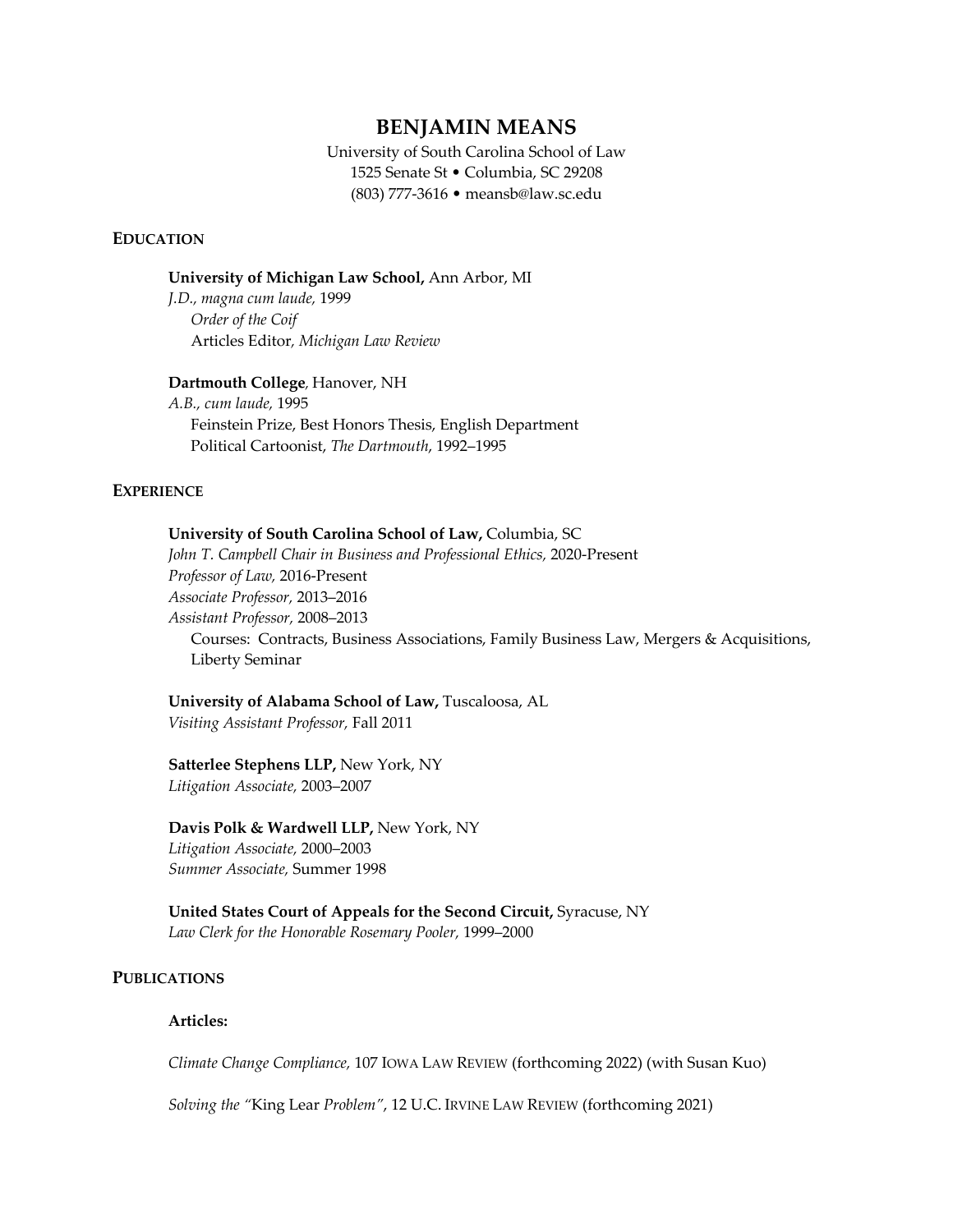*A Corporate Law Rationale for Reparations,* 62 BOSTON COLLEGE LAW REVIEW 799 (2021) (with Susan Kuo)

 *The Value of Insider Control*, 60 WILLIAM & MARY LAW REVIEW 891 (2019)

• *Reprinted in* THE CORPORATE PRACTICE COMMENTATOR (Robert B. Thompson ed.).

 *The Political Economy of Corporate Exit,* 71 VANDERBILT LAW REVIEW 1293 (2018) (with Susan Kuo) • *Reprinted in* THE CORPORATE PRACTICE COMMENTATOR (Robert B. Thompson ed.).

*Collective Coercion,* 57 BOSTON COLLEGE LAW REVIEW 1599 (2016) (with Susan Kuo)

*Wealth Inequality and Family Businesses,* 65 EMORY LAW Journal 937 (2016)

 *Navigating the Uber Economy,* 49 U.C. DAVIS LAW REVIEW 1511 (2016) (with Joseph Seiner)

 *The Contractual Foundation of Family-Business Law*, 75 OHIO STATE LAW JOURNAL 675 (2014)

*Nonmarket Values in Family Businesses*, 54 WILLIAM & MARY LAW REVIEW 1185 (2013)

 • Selected for presentation at the 2012 Junior Faculty Forum cosponsored by the Harvard, Stanford, and Yale law schools; also selected for presentation at the C-LEAF Junior Faculty Business and Financial Law Workshop sponsored by the George Washington University Law School.

 *Corporate Social Responsibility After Disaster*, 89 WASHINGTON UNIVERSITY LAW REVIEW 973 (2012) (with Susan Kuo)

 *The Vacuity of* Wilkes, 33 WESTERN NEW ENGLAND LAW REVIEW 433 (2011) (symposium)

 *A Contractual Approach to Shareholder Oppression Law*, 79 FORDHAM LAW REVIEW 1161 (2010) • Received faculty award for outstanding publication.

 *A Voice-Based Framework for Evaluating Claims of Minority Shareholder Oppression in the Close Corporation*, 97 GEORGETOWN LAW JOURNAL 1207 (2009)

 *Criminal Speech and the First Amendment*, 86 MARQUETTE LAW REVIEW 501 (2002) • *Reprinted in* THE FIRST AMENDMENT HANDBOOK (James M. Swanson ed., 2003–04).

 Note, *Prohibiting Conduct, Not Consequences: The Limited Reach of the Migratory Bird Treaty Act*, 97 MICHIGAN LAW REVIEW 823 (1998)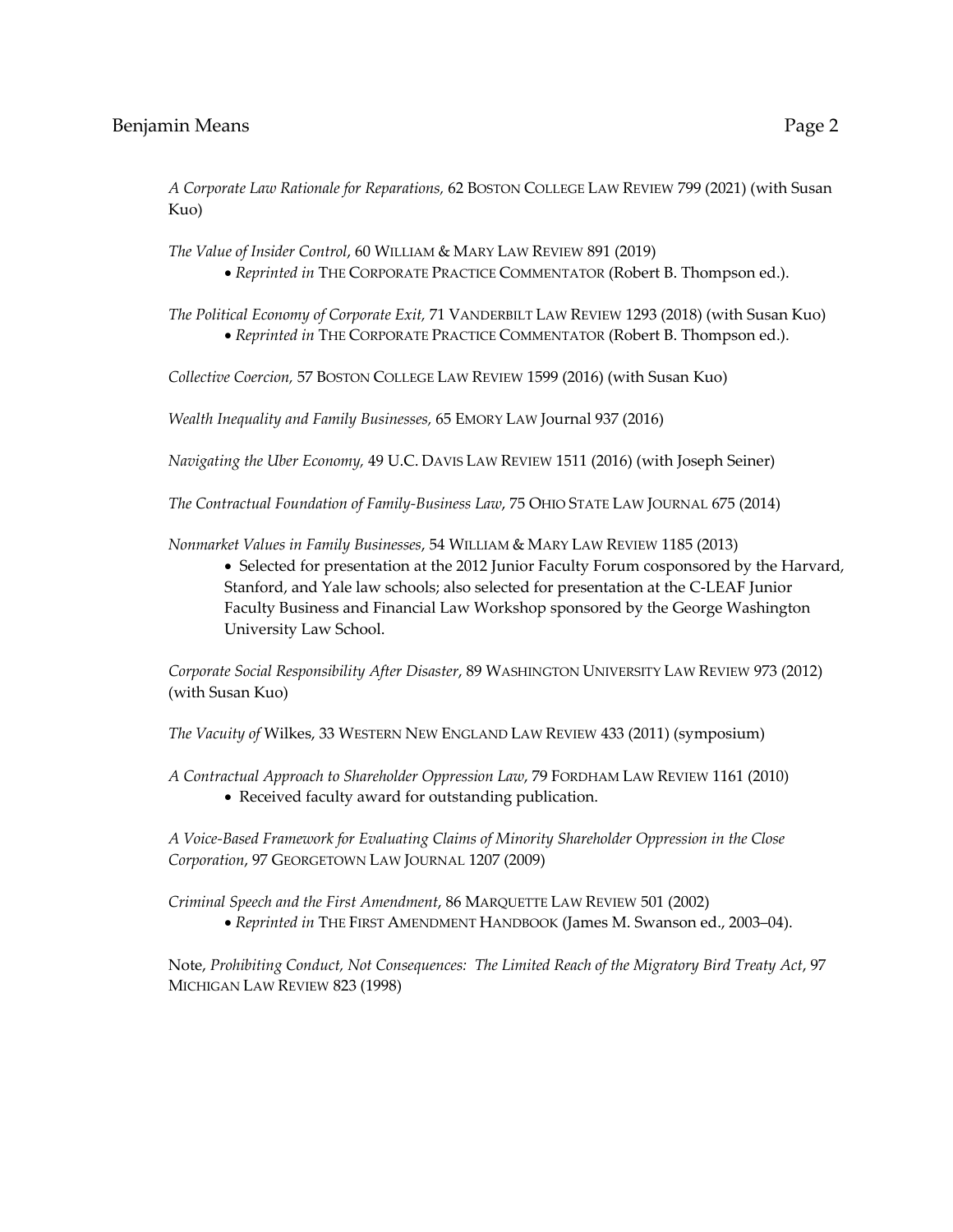#### **Book:**

 THE CAMBRIDGE HANDBOOK OF SOCIAL ENTERPRISE LAW*,* (co-editor Joseph Yockey) (Cambridge University Press, 2018)

#### **Book Chapters and Miscellaneous:**

 *MLB's Decision to Drop Atlanta Highlights the Economic Power Companies Can Wield Over Lawmakers – When They Choose to*, THE CONVERSATION, April 12, 2021 (republished by CHICAGO SUN-TIMES, SEATTLE POST-INTELLIGENCER, SAN ANTONIO EXPRESS-NEWS, ALBANY TIMES-UNION) FLIPBOARD, LEE ENTERPRISES (Newspaper Chain), NEWSBREAK, DANBURY NEWS-TIMES, HOUSTON CHRONICLE, MIDLAND REPORTER-CHRONICLE, NEW HAVEN REGISTER, ST. LOUIS POST-DISPATCH,

SEATTLE POST-INTELLIGENCER, SAN ANTONIO EXPRESS-NEWS, ALBANY TIMES-UNION)<br>Ringling Bros.—Barnum & Bailey Combined Shows, Inc. v. Ringling*, Rewritten Opinion,* in FEMINIST JUDGMENTS: REWRITTEN CORPORATE LAW (Anne Choike, Usha Rodrigues & Kelli Alces Williams eds.) (Cambridge University Press, forthcoming 2021)

 ENTREPRENEURSHIP IN THE UNITED STATES (D. Gordon Smith, Brian Broughman & Christine Hurt eds.) (Cambridge University Press, forthcoming 2021) *Entrepreneurial Action in Family-Controlled Companies*, in THE CAMBRIDGE HANDBOOK OF LAW AND

 *Contractual Freedom and Family Business*, in RESEARCH HANDBOOK ON PARTNERSHIPS, LLCS AND ALTERNATIVE FORMS OF BUSINESS ORGANIZATIONS (Robert W. Hillman & Mark J. Loewenstein eds.) (Edward Elgar Publishing, 2015)

*Family Business Disputes*, BUSINESS LAW TODAY (Feb. 2015)

 *The Prudential Third-Party Standing of Family-Owned Corporations*, 162 UNIVERSITY OF PENNSYLVANIA LAW REVIEW ONLINE 151 (2014) (with Matthew Hall)

 *The Relational Structure of Family Businesses*, LEGAL WORKSHOP (Feb. 22, 2013), *based on* 54 WILLIAM & MARY LAW REVIEW 1185 (2013)

 *After the Storm: The Vulnerability and Resilience of Locally Owned Business* in VULNERABILITY: VALUE AND CRITIQUE (Martha Albertson Fineman & Anna Grear eds.) (Ashgate, 2013) (with Susan Kuo)

 Book Review, *The Meaning of the Market Myth*, 1 MICHIGAN JOURNAL OF PRIVATE EQUITY & VENTURE CAPITAL LAW 163 (2012) (solicited for inaugural issue)

 Foreword, *A Lens for Law and Entrepreneurship*, 6 ENTREPRENEURIAL BUSINESS LAW JOURNAL 1 (2011) (solicited)

 *"Voice" in the Close Corporation*, LEGAL WORKSHOP (Aug. 17, 2009), *based on* 97 GEORGETOWN LAW JOURNAL 1207 (2009)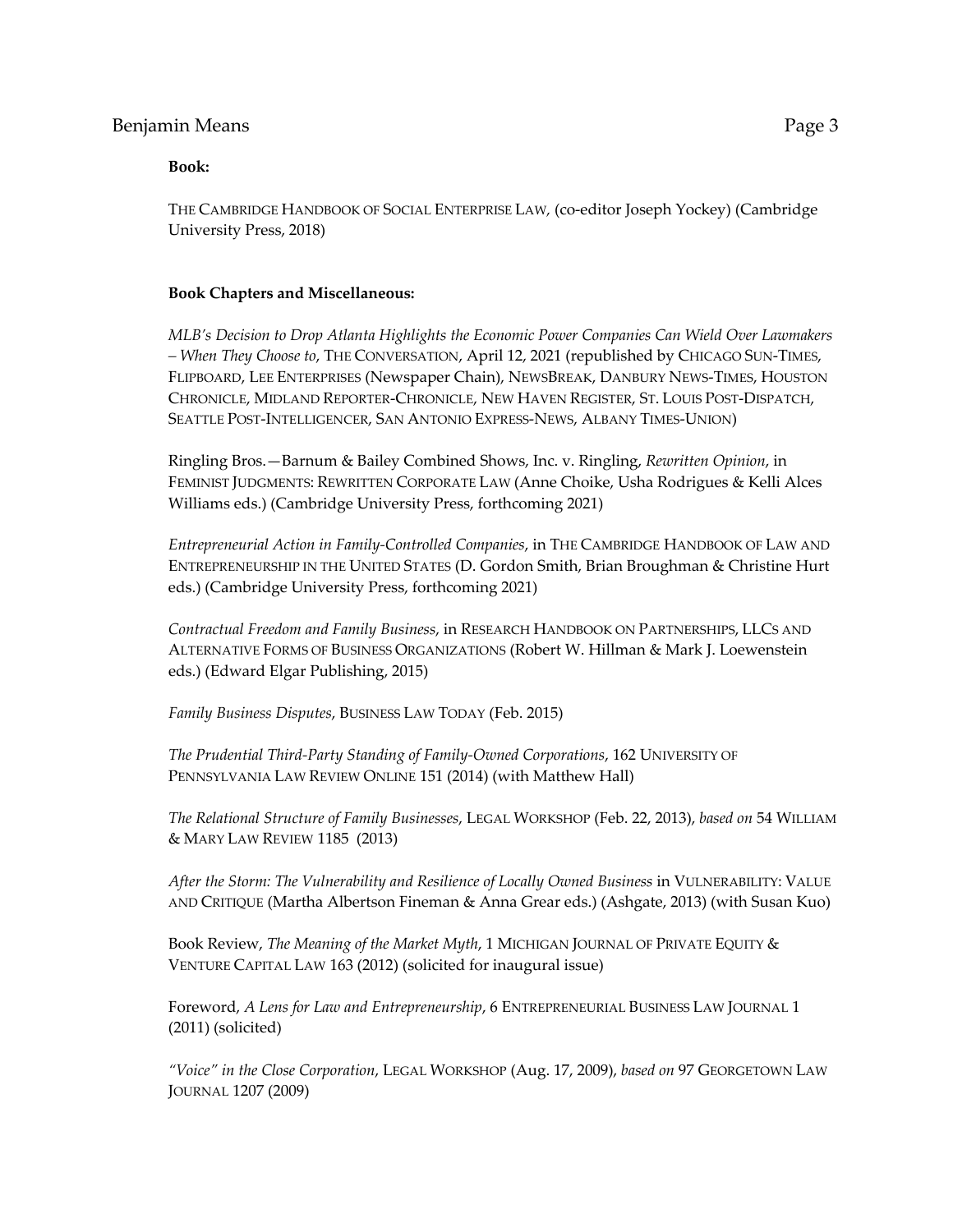Book Notice, *Monuments to the Past in a Leveling Wind*, 97 MICHIGAN LAW REVIEW 1617 (1999)

#### **PRESENTATIONS**

 *Solving the "*King Lear *Problem,"* Business Scholarship Podcast, June 22, 2021 (interview)

 *Solving the* King Lear *Problem*, National Business Law Scholars Conference, University of Tennessee College of Law, June 17, 2021

 *Solving the* King Lear *Problem*, LSU Paul M. Hebert Law Center, March 1, 2021

 *Capital Discrimination*, Institute for Law & Economics, University of Pennsylvania School of Law, February 4, 2021 (workshop participant)

 *New Voices in Business Law Scholarship*, American Association of Law Schools Annual Conference, Washington, D.C., January 4, 2021 (commentator)

 *The Value of Insider Control*, University of Tennessee College of Law, April 8, 2020

 *New Voices in Business Law Scholarship*, American Association of Law Schools Annual Conference, Washington, D.C., January 3, 2020 (commentator)

 *Concurrent Session on Scholarship—Designing your Research Agenda*, American Association of Law Schools Workshop for New Law School Professors, June 7, 2019 (discussion leader)

 College Law School, Apr. 5, 2019 (presentation and critique, Matthew Wansley) *Averting Tragedy in Family Business Succession*, Law & Entrepreneurship Association, Boston

 *Breakout Session on Scholarship—Pursuing your Research Agenda*, American Association of Law Schools Workshop for New Law School Professors, June 23, 2017 (discussion leader)

 *Supreme Court Update: Business, Administrative, Securities, Tax, and Employment Issues*, Southeast Association of Law Schools Annual Meeting, Aug. 4, 2016 (panelist)

 *Entrepreneurial Action in Family-Controlled Businesses*, National Business Law Scholars Conference, The University of Chicago Law School, June 23, 2016

 *Contract is King, But Can It Govern Its Realm?,* Section on Agency, Partnership, LLCs, and Unincorporated Associations, American Association of Law Schools, New York, Jan. 7, 2016 (moderator)

 University School of Law, June 5, 2015 *Wealth Inequality and Family Businesses*, National Business Law Scholars Conference, Seton Hall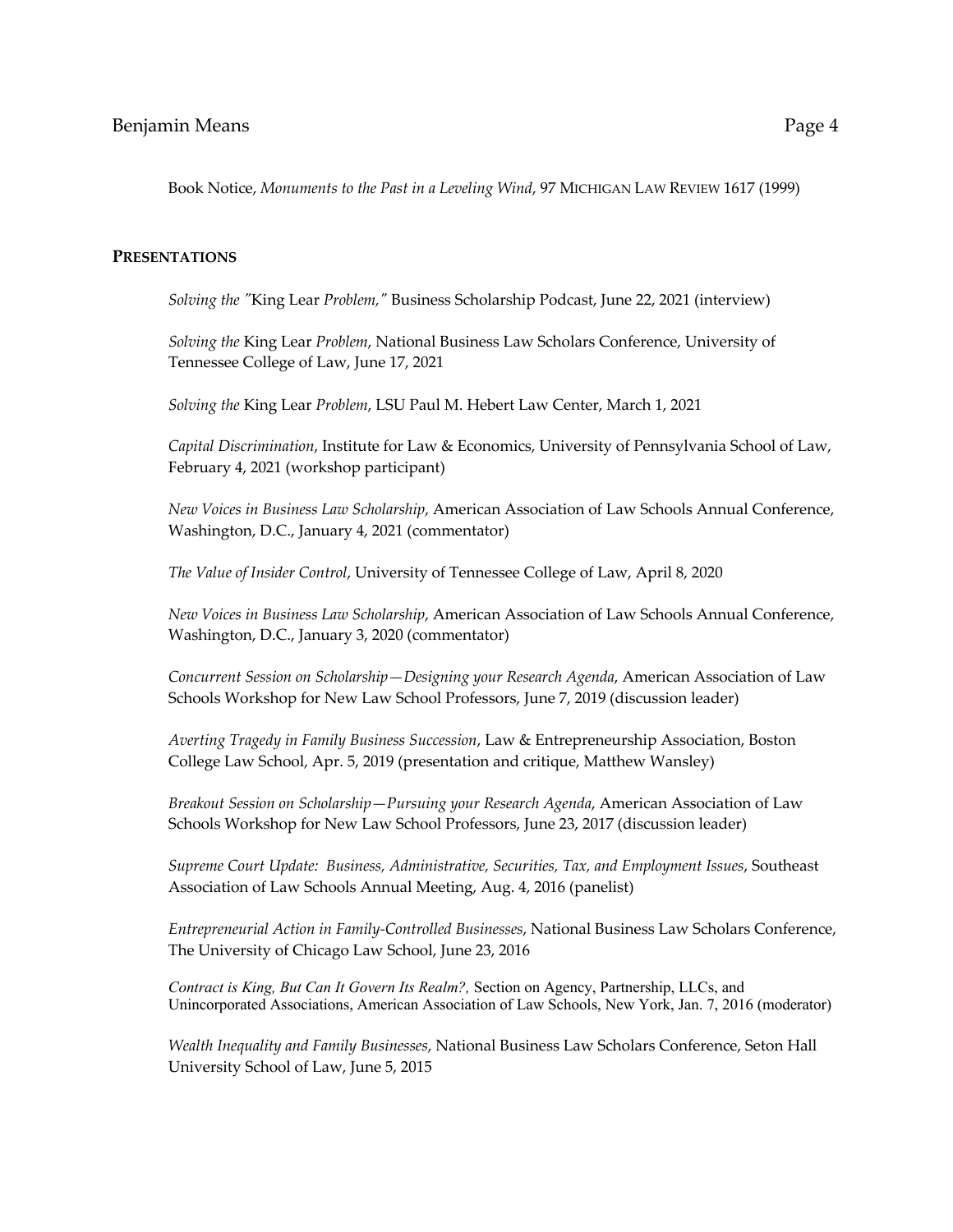*Wealth Inequality and Family Businesses*, Law & Entrepreneurship Association, University of Georgia School of Law, Mar. 21, 2015 (presentation and critique, Pamela Foohey)

*Nepotism, Inc.*, University of Houston Law Center, Nov. 3, 2014

 *Family Business Disputes*, ABA Business Law Section, 2014 LLC Institute, Oct. 16, 2014 (program chair)

 *What is the Role of Trust in the Marketplace?*, Southeast Association of Law Schools Annual Meeting, Aug. 7, 2014 (panelist)

 *Does the Public/Private Divide in Federal Securities Law Make Sense?*, Southeast Association of Law Schools Annual Meeting, Aug. 6, 2014 (panelist)

 Understanding Corporate Structure for Prosecuting Financial Fraud Seminar, *An Overview of Closely Held and Family Owned Businesses*, U.S. Department of Justice, National Advocacy Center, Apr. 29, 2014 (invited instructor)

 *Private Ordering and Uncertainty in Family Businesses*, Washington and Lee University School of Law, Feb. 4, 2014

 *Contract and Connection in Family-Business Law*, Georgia State University College of Law, Nov. 14, 2013

 New Law Teachers Workshop Panel, *Becoming a Productive and Fulfilled Scholar*, Southeast Association of Law Schools Annual Meeting, Aug. 7, 2013

*Private Ordering and Uncertainty in Family Businesses*, Law & Society Annual Meeting, June 1, 2013

 *Nonmarket Values in Family Businesses*, C-LEAF Junior Faculty Business and Financial Law Workshop, George Washington University Law School, Mar. 5, 2013

 *Nonmarket Values in Family Businesses*, Law & Entrepreneurship Retreat, George Washington University Law School, Feb. 15, 2013 (presentation and critique, Elizabeth Pollman)

 *The Temporal Dimension of Reasonable Expectations,* Conference of Asian Pacific Law Faculty (CAPALF), U.C. Hastings College of the Law, Feb. 1, 2013 (co-presenter, Susan Kuo)

 *Nonmarket Values in Family Businesses*, National Business Law Scholars Conference, University of Cincinnati College of Law, June 28, 2012

*Nonmarket Values in Family Businesses*, Junior Faculty Forum, Harvard Law School, June 2, 2012

 *Nonmarket Values in Family Businesses*, Paul M. Hebert Law Center, Louisiana State University, Mar. 23, 2012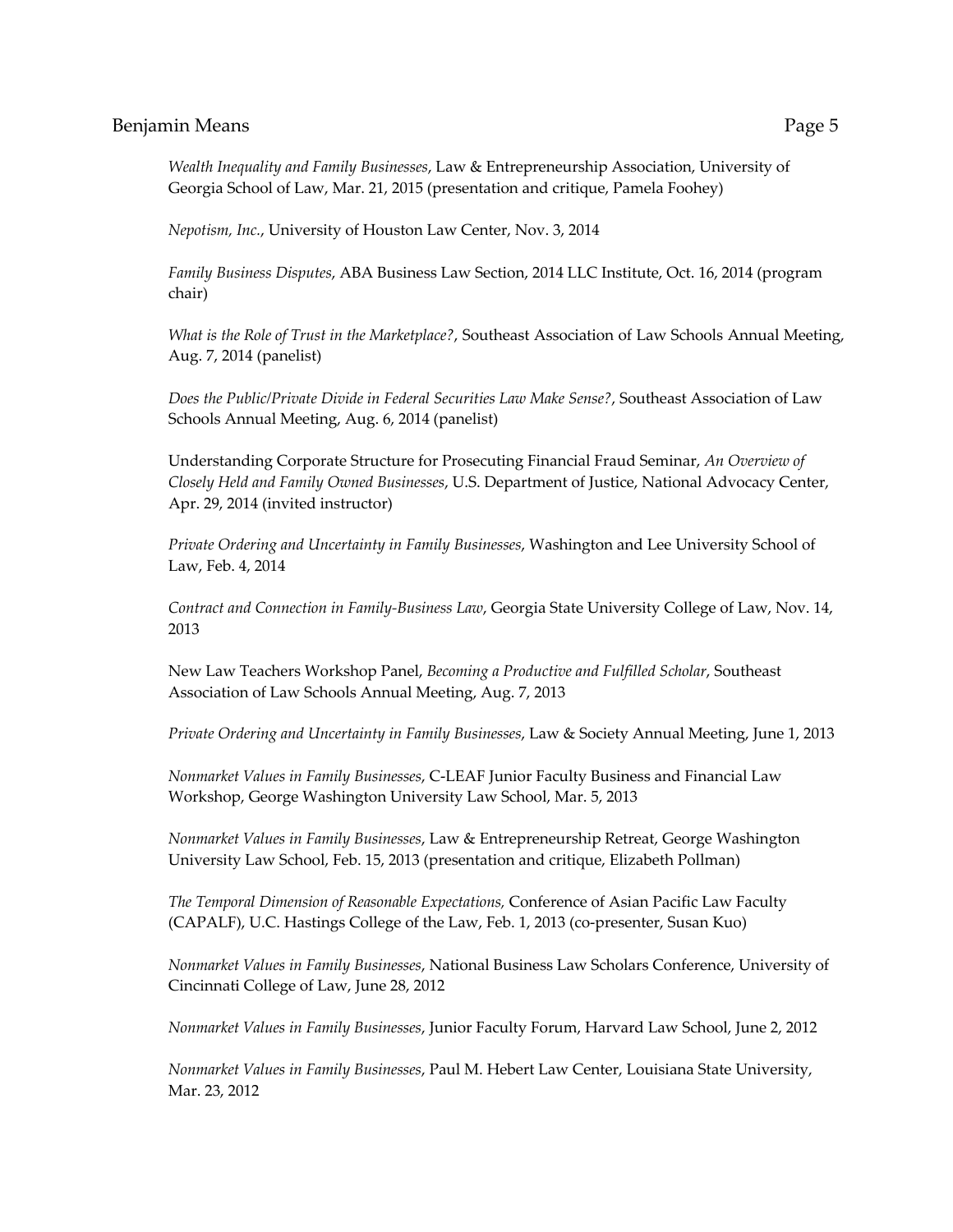*Nonmarket Values in Family Businesses*, University of Alabama School of Law, Oct. 25, 2011

*Corporate Social Responsibility After Disaster*, William and Mary Law School, Sept. 12, 2011

 *A Contractual Approach to Shareholder Oppression Law*, University of Nebraska College of Law, Feb. 21, 2011

 *A Lens for Law and Entrepreneurship*, Law & Entrepreneurship Retreat, University of Florida School of Law, Feb. 17, 2011

Social Networks After Disaster: The Role of Locally Owned Business, Conference of Asian Pacific Law Faculty (CAPALF) and Western Law Teachers of Color (WLTC), The William S. Richardson School of Law at the University of Hawai'i at Mānoa, Dec. 30, 2010 (co-presenter, Susan Kuo)

 *A Contractual Approach to Shareholder Oppression Law*, The University of Maryland Francis King Carey School of Law, Nov. 15, 2010

 *Social Networks After Disaster: The Role of Locally Owned Business,* Feminism and Legal Theory  Workshop, *Social Vulnerability and the "Corporation,"* Emory University School of Law, Oct. 30, 2010 (co-presenter, Professor Susan Kuo)

 *A Contractual Approach to Shareholder Oppression Law*, Southeastern Law Scholars Conference, Charleston School of Law, Oct. 23, 2010

 *A Contractual Approach to Shareholder Oppression Law*, Florida State University College of Law, Oct. 18, 2010

 *The Vacuity of* Wilkes, Law and Business Symposium, *Fiduciary Duties in the Closely Held Corporation 35 Years after* Wilkes v. Springside Nursing Home, Western New England College School of Law, Oct. 15, 2010

 *The Vacuity of* Wilkes, New Scholars Conference, Southeast Association of Law Schools Annual Meeting, Aug. 27, 2010

*A Contractual Approach to Shareholder Oppression Law*, Law & Society Annual Meeting, May 28, 2010

 Entrepreneurship Retreat, J. Reuben Clark Law School at Brigham Young University, Feb. 19, 2010 (presentation and critique, Douglas Moll) Workshop Participant, *A Contractual Approach to Shareholder Oppression Law*, Law &

 *Why Contract Theory Justifies Shareholder Protection*, University of Georgia School of Law, Nov. 20, 2009